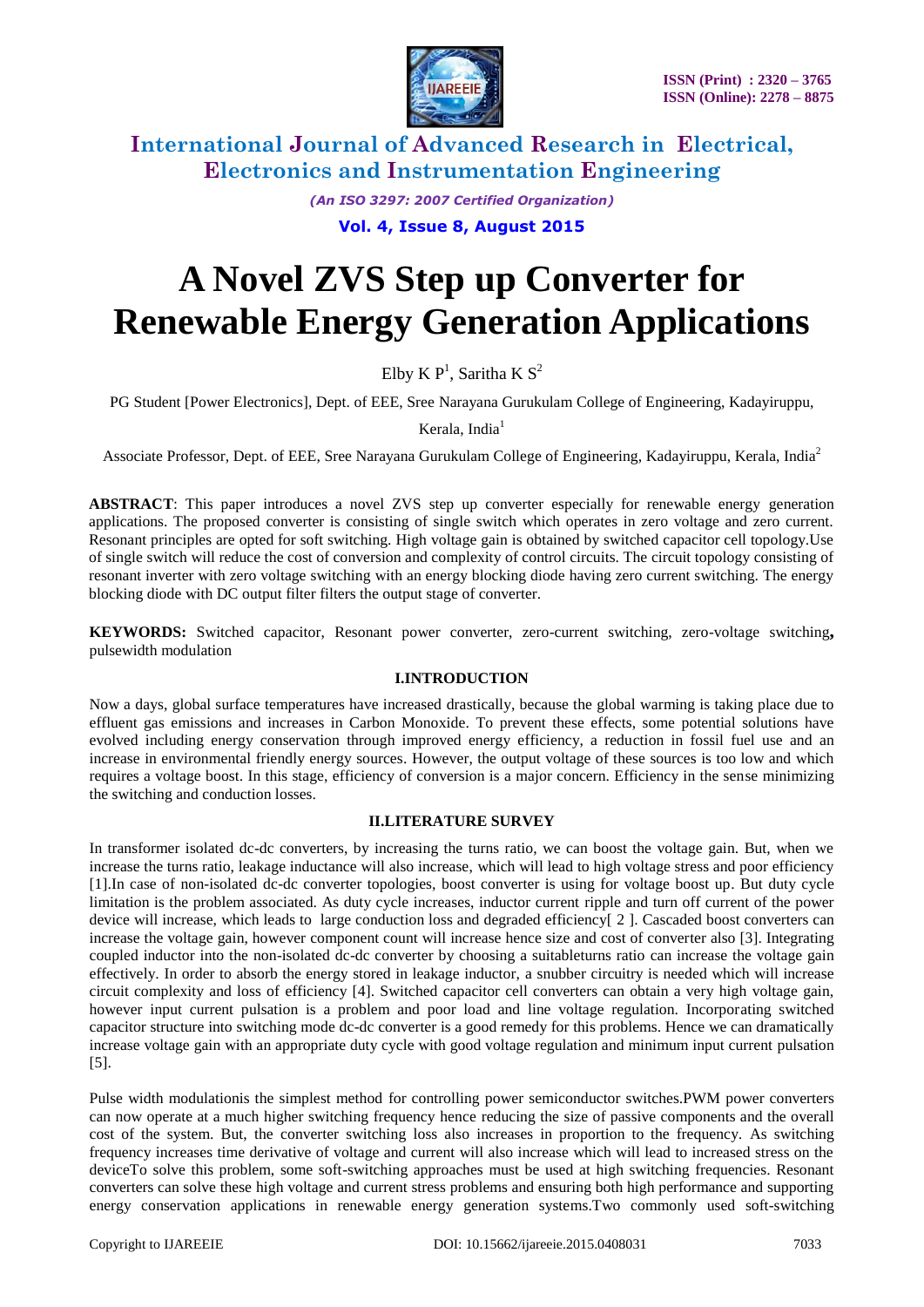

*(An ISO 3297: 2007 Certified Organization)*

## **Vol. 4, Issue 8, August 2015**

methodsare Zero voltage switching and zero-current switching .i.e., either voltage or current is zero during the switching transition, substantially reducing the switching loss and increasing the reliability of resonant converters in renewable energy generation systems [6].

This work introduces a novel single-switch high step up converter with ZVS topology based on the traditional ZVS concept for renewable energy generation applications. Voltage step up is by adopting the principals of switched capacitor cell topology. The main features of this converter is that single switch operation, simple circuit, soft switching, ease of control, low switching losses and high voltage boost up. This circuit utilizes a capacitor across the active power switch to generate a freewheeling stage with a traditional ZVS power converter, enabling the novel converter to operate with a constant frequency and a markedly much reduced circulating energy. Main operating principal of switched capacitor cell is that, capacitor cells charges in parallel and discharges in series. As the number of capacitor cells increases, the output voltage will also increase. In this converter we are using single capacitor cell.This paper shows the operational analysis and simulation results of the proposed converter.

#### **III.CIRCUIT DESCRIPTION**

This work integrates a novel current-fed resonant converter with switched capacitor cell topology in order to increase the voltage level. Resonant converter with ZVS and ZCS operations of both the active power switch and the rectifying diode for energy conversion. Fig.1 shows a basic circuit diagram of the proposed novel ZVS and ZCS single-switch step up converter for renewable energy generation applications.



#### Fig. 1 Proposed circuit

The circuit consisting of a choke inductor  $L_1$ , a metal-oxide-semiconductor field-effect transistor (MOSFET) that operates as a power switch  $Q_1$ , The capacitor  $C_1$  is connected in series to source voltage and load resistor through diode  $D_2$ , a shunt capacitor  $C_2$ , a resonant inductor  $L_2$ , an energy-blocking diode  $D_3$ , and a filter capacitor  $C_3$ . The capacitor  $C_3$  and the load resistance  $R_0$  together form a first-order low-pass output filter, which reduces the ripple voltage below a specified level. The MOSFET is thefavoured device because its body diode can be used as an antiparallel diode $D_E$ , for a bidirectional power switch. Notably, the shunt capacitance  $C_2$ , includes the power switch parasitic capacitance and any other stray capacitances (such as the winding capacitance of the chokeL<sub>1</sub>). Careful design of the circuit parameters guarantees that the power switch  $Q_1$  is switched by ZVS and the energy-blocking diode D is switched by ZCS, optimizing the operation of the converter.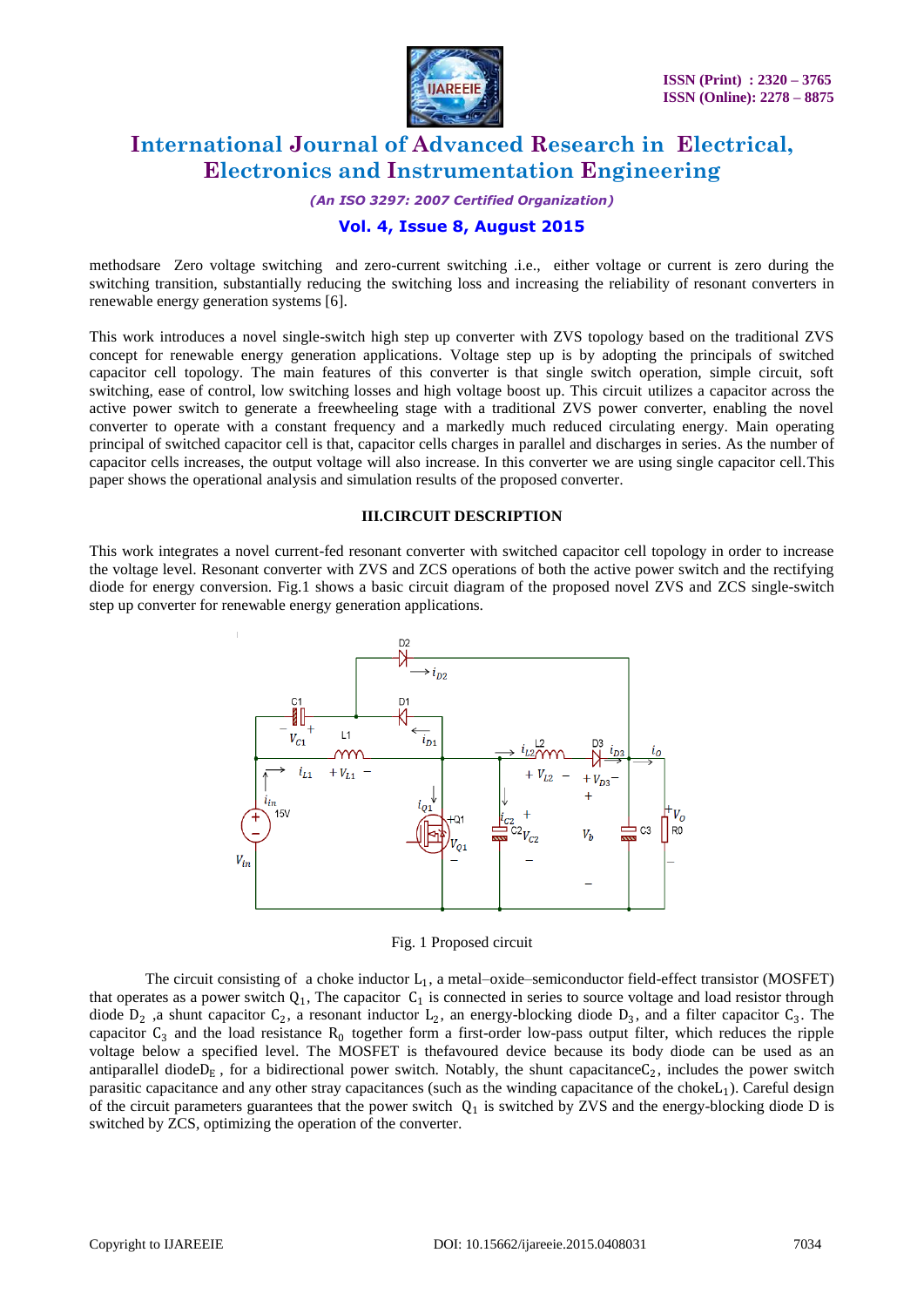

*(An ISO 3297: 2007 Certified Organization)* **Vol. 4, Issue 8, August 2015**

#### **IV.PRINCIPLE OF OPERATION**

The novel ZVS single-switch step up converter for renewable energy generation applications is analysed using the following assumptions.

- The switching elements of the converter are ideal, such that the drop in forward voltage across the resistance of the power switch in the ON state is negligible.
- The equivalent series resistance of the capacitance and stray capacitances is negligible.
- The characteristics of the passive components are linear, time invariant, and independent of frequency.
- The filter capacitance  $C_3$  at the output terminal is typically very large; the output voltage across capacitor  $C_3$ can therefore be treated as an ideal dc voltage in each switching cycle.

The key waveforms for each mode of the proposed converter are shown in Fig. 2. One switching cycle is divided into six modes, which are described as follows.



Fig. 2 Switching waveforms

Mode 1 —Betweent<sub>0</sub> and t<sub>1</sub>: Prior to Mode 1 operation, power switch  $Q_1$  is off. The resonant tank current i<sub>L2</sub> is positive and higher than the dc input current  $i_{L1}$ . The switch must be turned on only at zero voltage. Otherwise, the energy stored in the capacitor  $C_2$  will be dissipated in the active power switch  $Q_1$ . To prevent this situation, the antiparallel diode  $D_E$  must conduct before the power switch is turned on. Since the capacitor current  $i_{C2}$  is negative, it flows through capacitor  $C_2$ . When the capacitor voltage  $V_{C2}$  falls to zero, a turn-on signal is applied to the gate of the active power switch  $Q_1$ . Therefore, the active power switch  $Q_1$  turns on under ZCS and ZVS conditions. At the beginning of this mode, since the difference between currents  $i_{L1} - i_{L2}$  isnegative, the antiparallel diode  $D_E$  conducts. The energy-blocking diode  $D_3$  is turnedon because the resonant tank current  $i_{L2}$  is positive. Diodes  $D_1$  and  $D_2$  is reverse biased. Fig. 3 represents the equivalent circuit of this mode. Mode 1 ends as soon as the antiparallel diode  $D_E$  is reverse biased by a positive current  $i_{L1} - i_{L2}$ .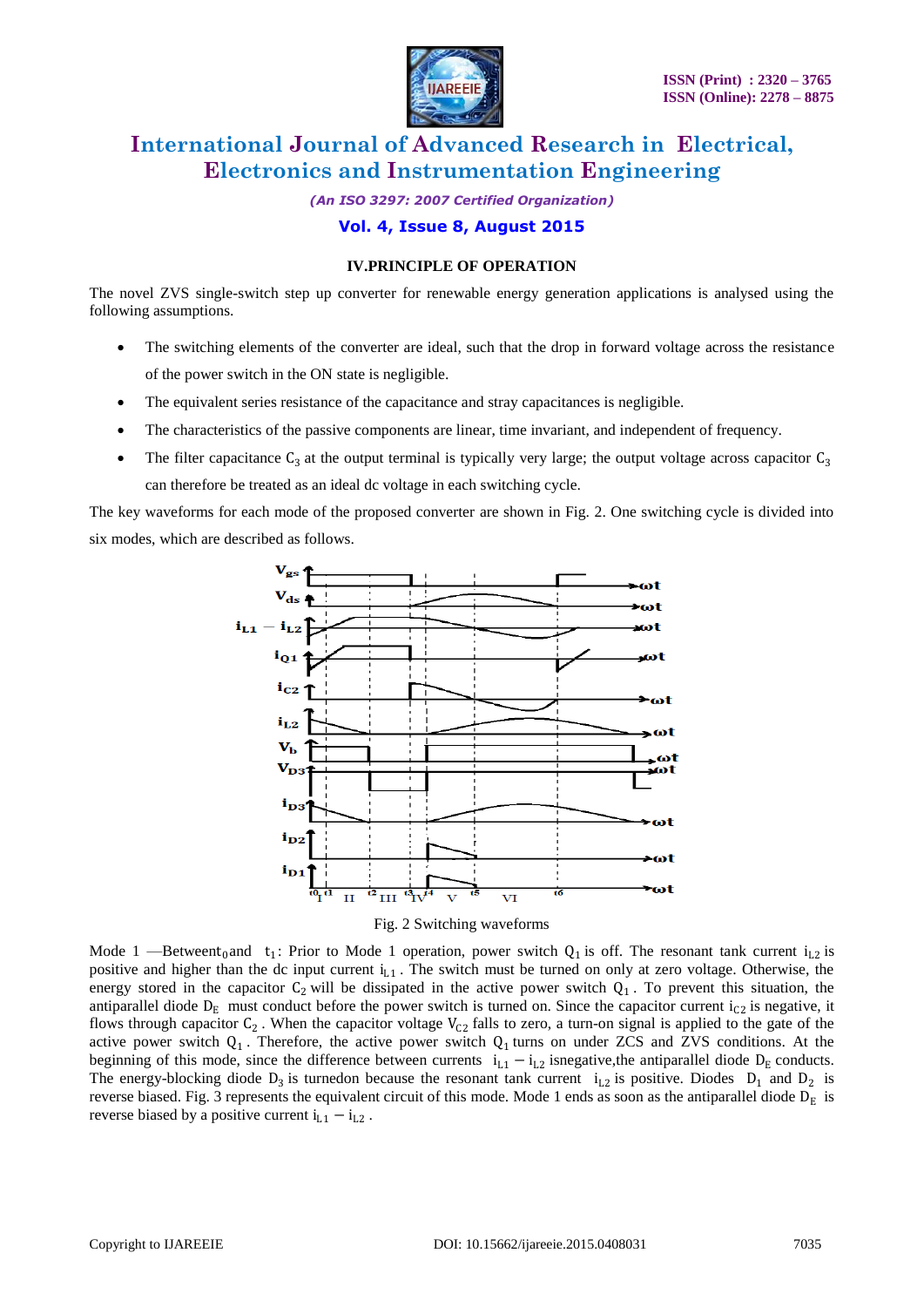

*(An ISO 3297: 2007 Certified Organization)*

## **Vol. 4, Issue 8, August 2015**



Fig. 3 Mode 1 Operation

Mode 2 —Between  $t_1$  and  $t_2$ : In this mode, the active power switch  $Q_1$  remains in the ON state. Fig. 4 shows the equivalent circuit. The input line voltage is applied to the choke inductor  $L_1$ , and  $i_{L1}$  increases continuously. In this mode, the current  $i_{L1} - i_{L2}$  commutates the antiparallel diode  $D_E$  and turn on active power switch  $Q_1$ . Hence, the voltage across the capacitor  $C_2$  is clamped at zero. The resonant current  $i_{L2}$  passes through the energy-blocking diode  $D_3$ . The circuit operation enters Mode 3 when the inductor current  $i_{L2}$  falls to zero.



Fig. 4 Mode 2 Operation

Mode 3 —Between  $t_2$  and  $t_3$ : In this mode, the switch  $Q_1$  remains in the ON state, and the input dc current  $i_{L1}$  continuously rises. The input inductor current  $i_{L1}$  flows through the power switch  $Q_1$ . The resonant inductor current  $i_{L2}$  falls until it reaches zero and is prevented from going negative by the energy-blocking diode  $D_3$ . Energy is stored in the choke inductor  $L_1$  when the active power switch is turned on and is transferred to the output load when the active power switch is turned off. Fig. 5 displays the equivalent circuit of this mode. Mode 3 is exited at the time when the power switch  $Q_1$  is turned off.



Fig. 5 Mode 3 Operation

Mode  $4$  —Between  $t_3$  and  $t_4$ : At the beginning of this mode, switch  $Q_1$  is switched off. The resonant capacitor current  $i_{C2}$  becomes  $i_{L1}$ . Then, the capacitor voltage  $v_{C2}$  rises from zero to a finite positive value. For ZVS operation,  $Q_1$  is switched off at zero voltage, and the capacitor voltage  $v_{C2}$  increases linearly from zero at a rate that is proportional toinput inductor current  $i_{L1}$ . The capacitor current  $i_{C2}$  flows through capacitor  $C_2$  to charge  $C_2$ , transferring the energy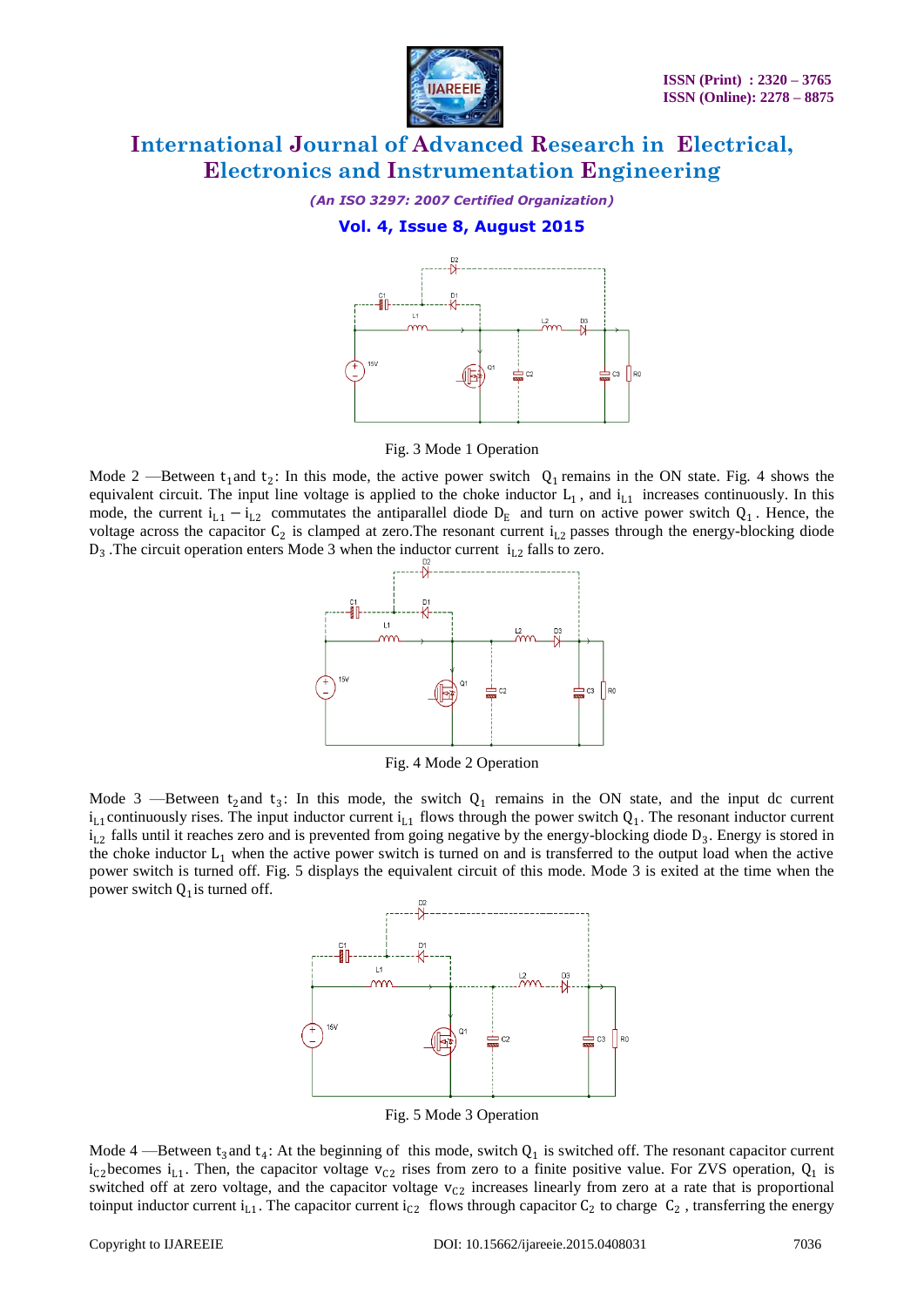

*(An ISO 3297: 2007 Certified Organization)*

## **Vol. 4, Issue 8, August 2015**

from the dc input source to capacitor  $C_2$ . During this mode, the output power of load resistor  $R_0$  is supplied by the output capacitor  $C_3$ . Fig.2 reveals that the active power switch  $Q_1$  is turned off under the ZVS condition. Fig.6 presents the equivalent circuit. Mode 4 ends when the energy-blocking diode  $D_3$  is forward biased ( $v_{C2} > V_0$ ). Then, the circuit operation enters next mode.



Fig. 6 Mode 4 Operation

Mode  $5$  —Between  $t_4$  and  $t_5$ : In this mode, the active power switch  $Q_1$  remains in the OFF state. The resonant inductor current  $i_{L2}$  is positive, and the energy-blocking diode  $D_3$  is turned on, yielding a resonant stage between inductor  $L_2$ and capacitor  $C_2$ . In this time, the capacitor current  $i_{C2}$  is still positive. Hence, the capacitor voltage  $v_C$  continues to increase to its peak value. Diodes  $D_1$  and  $D_2$  in the conducting state. The capacitor  $C_1$  discharges it's energy to the load via diode  $D_2$ . Fig. 7 presents the equivalent circuit. Mode 5 ends when capacitor current  $i_{C2}$  resonates to zero at  $t_5$ , and next operating begins.



Fig. 7 Mode 5 Operation

Mode 6 – Betweent<sub>5</sub> and  $2\pi$ : This mode begins at t<sub>5</sub> when capacitor voltage v<sub>C2</sub> resonates from negative values to zero. The active power switch  $Q_1$  is turned on when  $\omega t = 2\pi$  to eliminate switching losses. Fig. 8 illustrates the equivalent circuit.



Fig. 8 Mode 6 Operation

Before the cycle of the resonant inductor current  $i_{L2}$  oscillation ends, the active power switch  $Q_1$  is kept off condition, constraining the positive current to flow continuously through the energy-blocking diode  $D_3$ . In addition to the active power switch, the energy-blocking diode in the novel converter is also commutated under soft switching. When the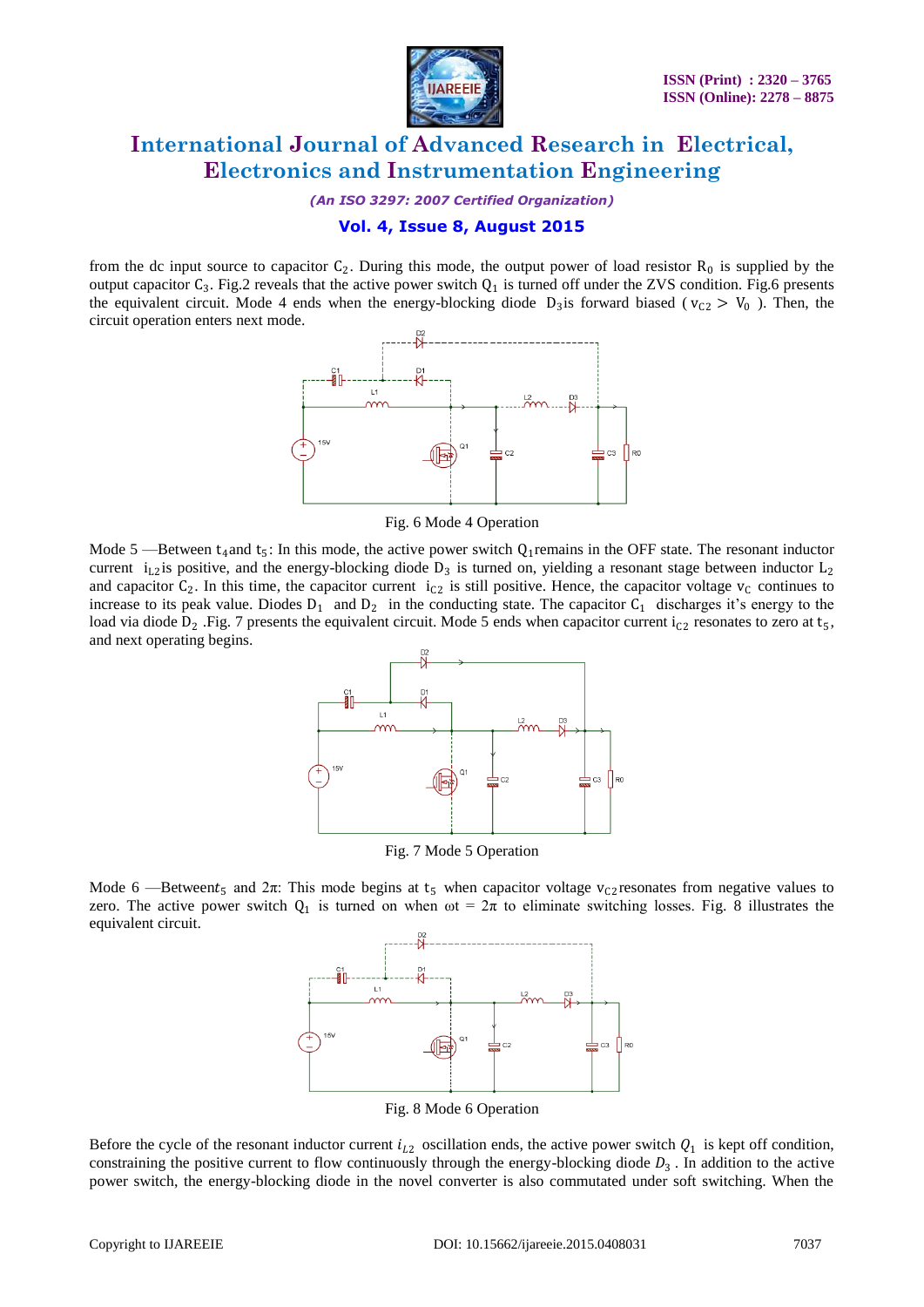

*(An ISO 3297: 2007 Certified Organization)*

## **Vol. 4, Issue 8, August 2015**

driving signal Vgs again excites the active power switch  $Q_1$ , this mode ends, and the operation returns to Mode I in the following cycle.

### **V.SIMULINK MODEL**

To verify the feasibility and validity of the proposed converter, MATLAB/Simulink software is applied for the simulation of the converter. The input of the proposed novel ZVS single-switch step up power converter can be connected to a small-scaled solar energy generation system that consisting of a dc source with an output voltage of 15 V. Fig. 9 shows the Simulink model of the proposed converter.The following parameters are used in this simulation model. DC input voltage of 15V. L<sub>1</sub> = 25μH, L<sub>2</sub> = 19μH, C<sub>1</sub> = 0.82μF, C<sub>2</sub> = 0.1μF, C<sub>3</sub> = 220μF, P<sub>0</sub> = 16W,  $V_0$  =55V,  $f_s$  = 70kHz.



### **VI. RESULT AND DISCUSSION**

The gating pulses are generated at 0.36 duty ratio by pulse generator. This pulse is given to the gate of power switch. Gating pulses are shown in Fig. 10.



Fig. 10 Gating Pulse

The input to the converter is 15 V which is shown in Fig. 11. The input is steady and ripple free. The input source can be renewable energy sources or battery.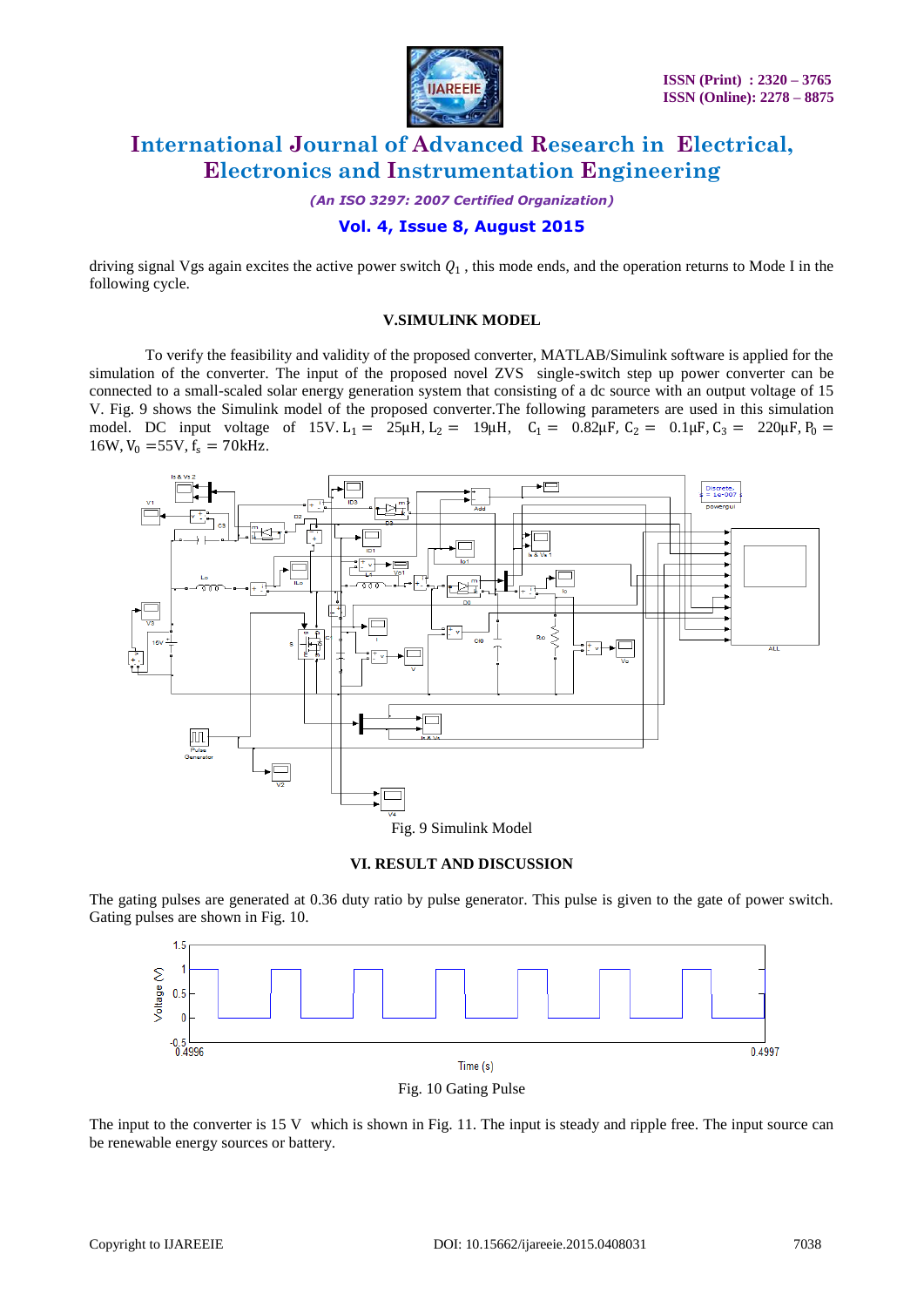

*(An ISO 3297: 2007 Certified Organization)*

**Vol. 4, Issue 8, August 2015**



Fig. 11 Input Voltage

Fig. 12 shows the voltage across the switch. From the figure, it is clear that the switch transition occurs at zero voltage. Hence we can say that lossless switching is achieved .



Fig. 13 shows the current through the switch. From the figure, it is clear that the switch transition occurs at zero current. Maximum current through the switch is limited below 5A.



Fig. 14 shows the resonant capacitor current. Resonant transition of inductor capacitor pair is clear from this current waveform.



Fig. 14 Resonant capacitor current waveform

Fig. 15 shows the current through energy blocking diode.This figure reveals that this diode is operating under the ZCS condition, which can reduce the switching loss and increase the energy conversion efficiency.